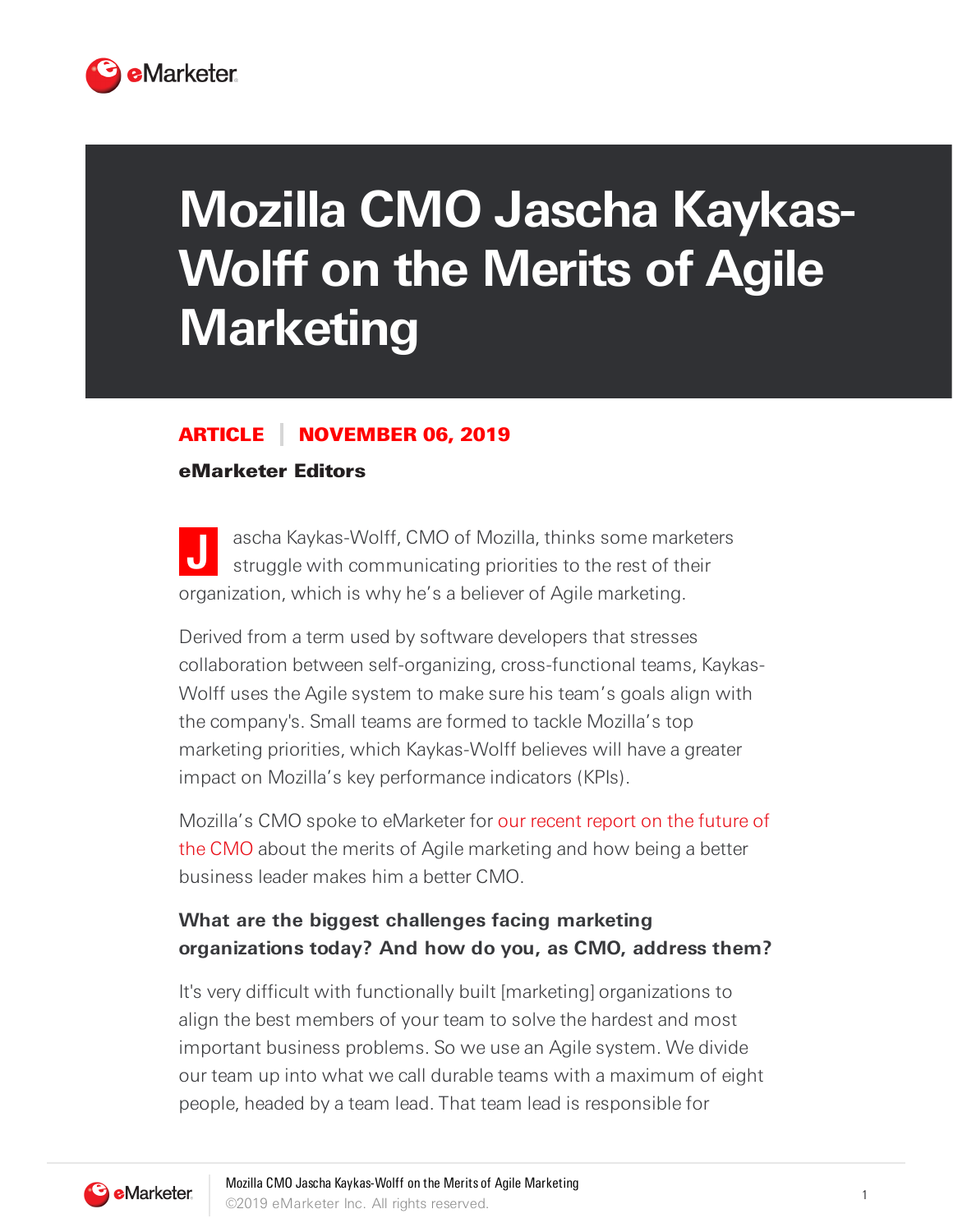creating the priorities that the team works on, and a program manager is responsible for the coordination of the team and time management. We deploy the idea of the durable team out to eight or more major business problems that we're trying to solve over the course of the year.

#### **Could you provide an example?**

If we're looking at product growth in specific regions, we would say the most important business problem that marketing can solve over the next 12 months is to grow [Mozilla Firefox on desktop] in France. And we'll deploy the best team members that we have ... regardless of where they fit functionally to help solve that problem. We create a durable team that has a team lead, a program manager, and then we fill that team with copywriters, developers, communications experts, brand designers, you name it; whatever's most appropriate. This allows our team to understand not just how our resources are being invested, but that our best people are helping us try and solve the most important problems, instead of worrying about whose team is responsible for what.

# **How do you think the implementation of the Agile work structure differentiates you as a CMO compared with your peers at other companies?**

When you use a system like Agile to help a team be more impactful in the organization, you can be supremely confident and differentiated as a CMO. You understand the way that business is working and have built a team structure that allows you to deploy the best and most important resources to solve the most important problems. This is the ultimate responsibility you have as a business leader and business owner. You have to make sure your investments are going to places that are most impactful. It's a massive differentiator in the space.

## **Do you feel like the implementation of Agile has helped remove some of the barriers that other CMOs are facing?**

Marketing teams have a couple of big challenges they have to address. Generally speaking, most marketing teams are absolutely miserable at communicating their priorities to each other. It's ironic, because we're

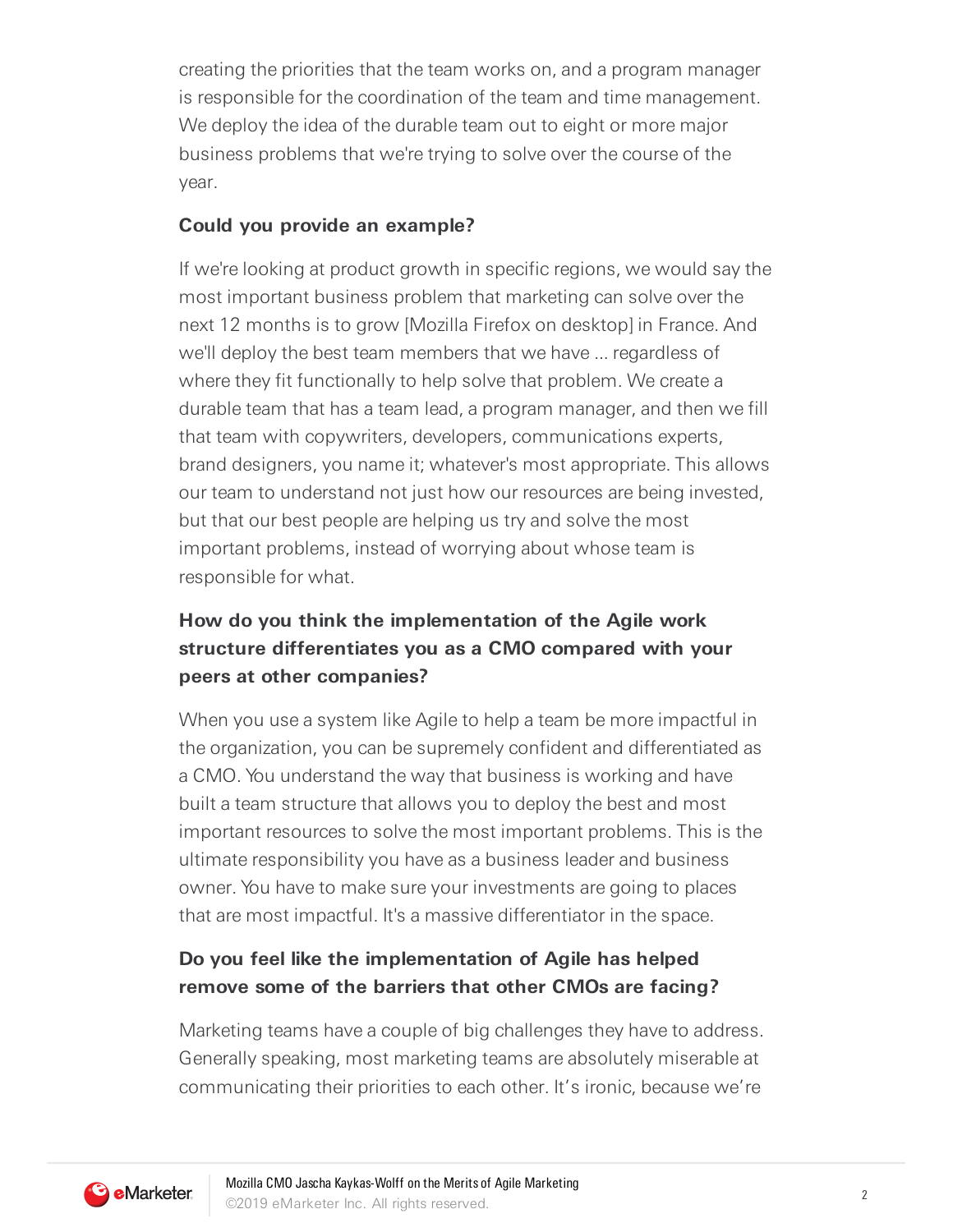expected to be one of the more highly developed communication functions in the company. And that is only exacerbated when you leave your marketing department. Other business leaders will look to market teams and have no idea what they're doing. So this kind of system allows for much cleaner and transparent communication of priorities within an organization, but it also allows for you as the business leader for marketing to be able to express priorities. That helps you align better with how the rest of the business is working.

#### **You also mentioned time management?**

Marketing teams don't know how to manage time well. If we look at our compatriots in product or engineering, there's usually a problem that has to be solved. They're competent at being able to break down the components of the problem, estimate the amount of person hours it's going to take to solve that problem, and then come back with an estimate. If your CEO asks, "How much time is it going to take for us to build this thing?" The engineer on a product team can do that. Conversely, when a marketing team is engaged, oftentimes the question is very different. It's, "Can you get all of this done by next Thursday?"

When you use an Agile system within marketing, you start to get visibility into the throughput of your organization. You can say, "This is how much time it will take to launch a new website, build a marketing campaign, run a global SEO project." You can break down these components and estimate instead of saying, "Oh, we're gonna have this done by next Thursday because that's all the time we have."

## **Could these miscommunications between marketing and the rest of the business explain why the lifespan of the CMO has become much shorter?**

Businesses operates one way—on core KPI revenue, profit margin, or whatever they may be— and then marketing says, "Cool, that's great. We're going to go do these things." And we're going to give you alternative metrics that show that the work that we're doing is impactful, but doesn't have a very strong relationship with the key metrics that drive the business. This is a systemic problem with marketing. So when I see something like that being written, my first